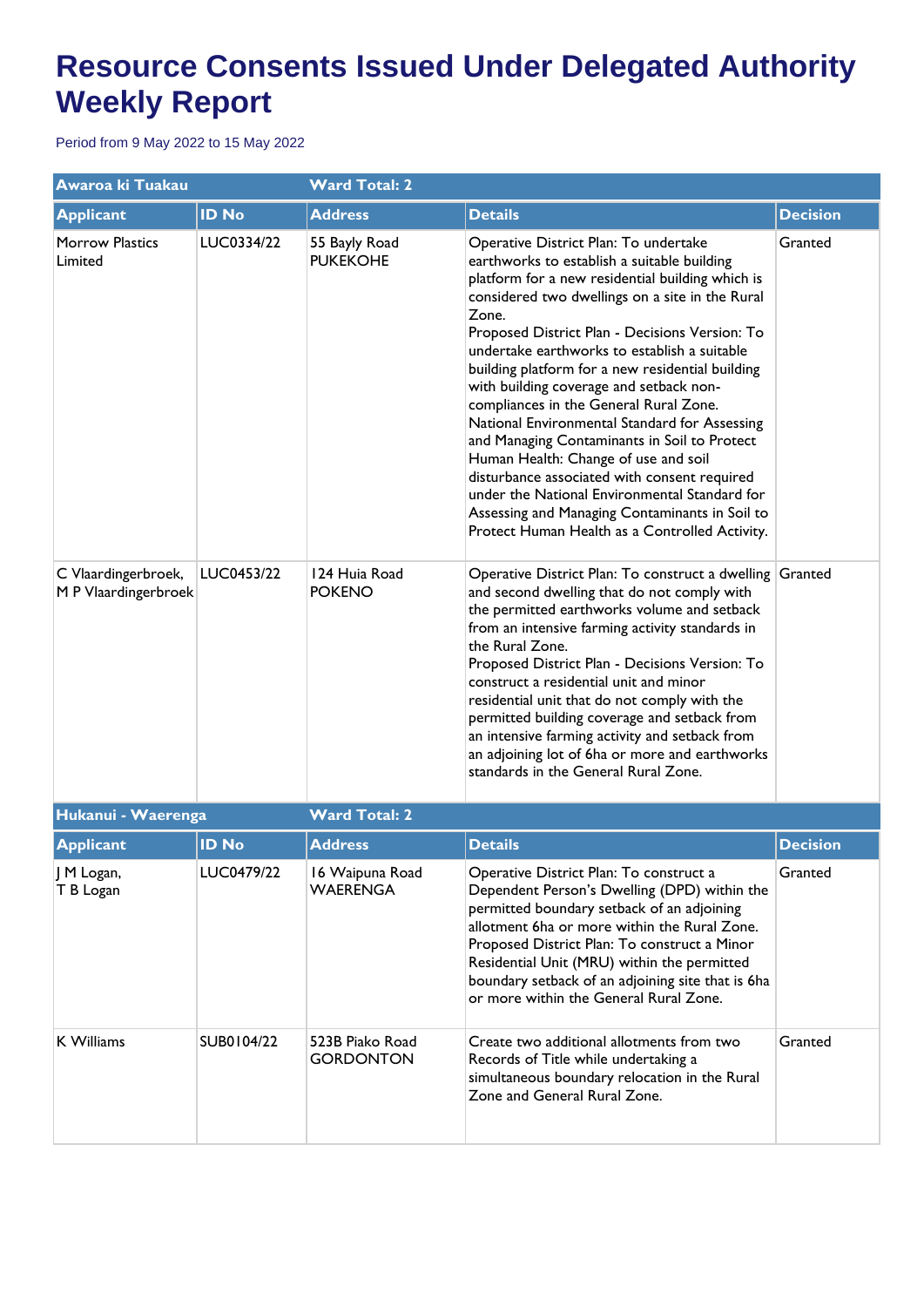| <b>Huntly</b>                                        |              | <b>Ward Total: 2</b>                   |                                                                                                                                                                                                                                                                                                                                                                                                                                                                                                                      |                 |  |
|------------------------------------------------------|--------------|----------------------------------------|----------------------------------------------------------------------------------------------------------------------------------------------------------------------------------------------------------------------------------------------------------------------------------------------------------------------------------------------------------------------------------------------------------------------------------------------------------------------------------------------------------------------|-----------------|--|
| <b>Applicant</b>                                     | <b>ID No</b> | <b>Address</b>                         | <b>Details</b>                                                                                                                                                                                                                                                                                                                                                                                                                                                                                                       | <b>Decision</b> |  |
| Waikato Stock and<br>Saloon Car Club<br>Incorporated | LUC0374/19   | McVie Road<br><b>HUNTLY</b>            | Operative District Plan; To undertake on-site<br>earthworks to construct earth bunds and install<br>Sediment Retention Ponds along with<br>earthworks involving cleanfill activities, at a site<br>within the Rural Zone.<br>Proposed District Plan; To undertake on-site<br>earthworks to construct earth bunds and install<br>Sediment Retention Ponds along with<br>earthworks involving cleanfill activities, at a site<br>within the General Rural Zone.                                                        | Granted         |  |
| K C Brown,<br>P E Brown                              | SUB0214/22   | 157 Hakanoa Street<br><b>HUNTLY</b>    | Operative District Plan: To create two<br>additional lots (Lot 3 being an access allotment)<br>within the Living Zone where the subdivision<br>results in non-compliances with daylight<br>admission and access standards.<br>Proposed District Plan - Decisions Version: To<br>create two additional lots (Lot 3 being an access<br>allotment) within the General Residential Zone<br>where the subdivision results in non-<br>compliances with earthworks, height in relation<br>to boundary and access standards. | Granted         |  |
| <b>Newcastle</b>                                     |              | <b>Ward Total: 3</b>                   |                                                                                                                                                                                                                                                                                                                                                                                                                                                                                                                      |                 |  |
| <b>Applicant</b>                                     | <b>ID No</b> | <b>Address</b>                         | <b>Details</b>                                                                                                                                                                                                                                                                                                                                                                                                                                                                                                       | <b>Decision</b> |  |
| O G Scott                                            | LUC0268/22   | 696 Te Kowhai Road<br><b>TE KOWHAI</b> | Construction of a dwelling and detached garage<br>on Notional Lot 2 that encroaches the 12<br>metre setback on the western boundary with<br>Notional Lot 1, eastern boundary and southern                                                                                                                                                                                                                                                                                                                            | Granted         |  |
|                                                      |              |                                        | boundary and exceeds building coverage in the<br>Country Living Zone.                                                                                                                                                                                                                                                                                                                                                                                                                                                |                 |  |
| O G Scott                                            | SUB0156/22   | 696 Te Kowhai Road<br><b>TE KOWHAI</b> | Subdivision consent to create one additional lot Granted<br>in the Country Living Zone in the Operative<br>District Plan and Large Lot Residential Zone in<br>the Proposed District Plan - Decisions Version<br>that results in an encroachment of the internal<br>boundaries as a result of a non-compliant<br>building platform. Also to cancel consent<br>notices in part in relation to Lot 3 relating to<br>Geotechnical requirements.                                                                          |                 |  |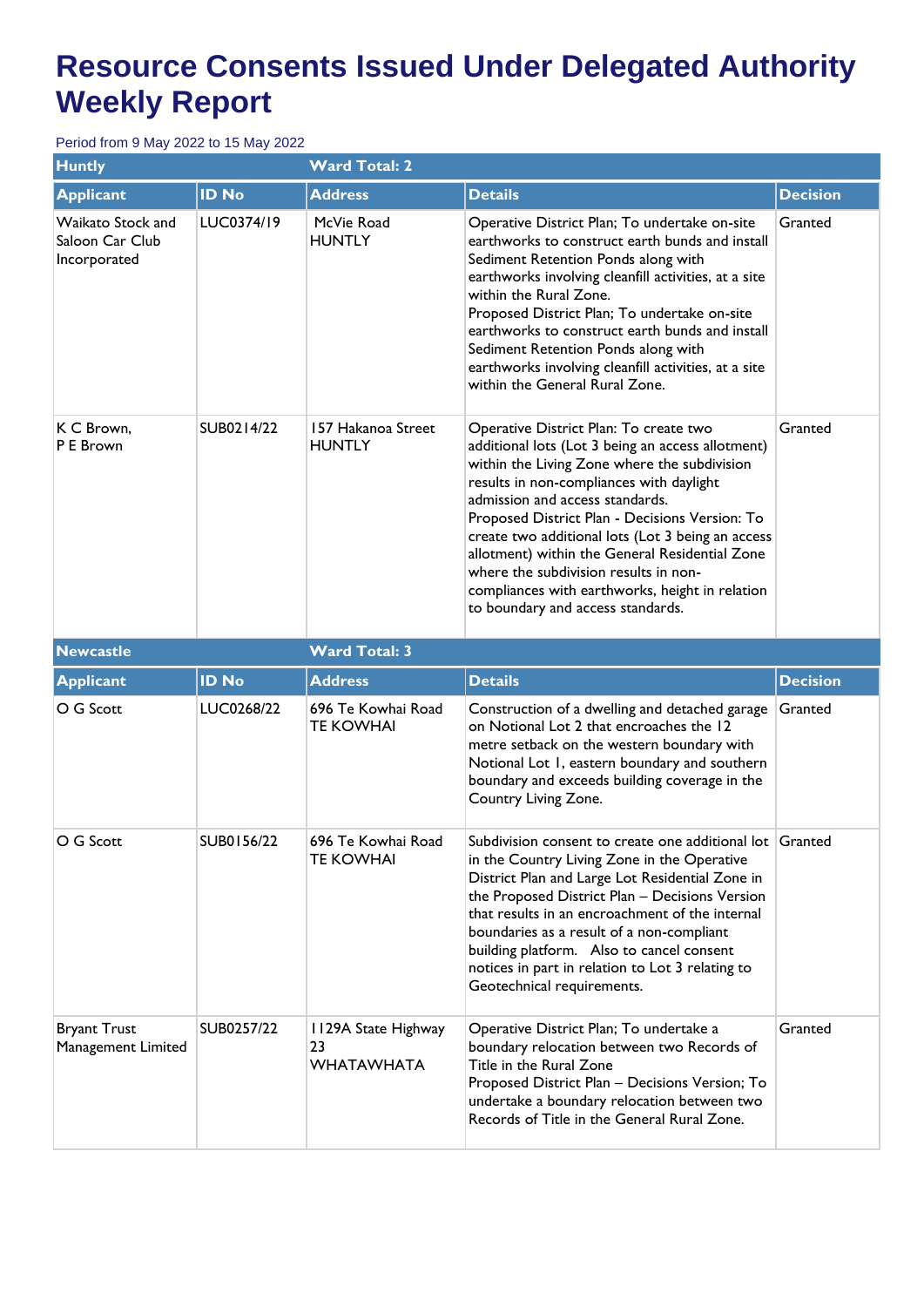| Ngaruawahia           |              | <b>Ward Total: I</b>                   |                                                                                                                                                                                                                                                                                                                                                                                                                                                                                                                                                                                                                                                                                                                 |                 |  |
|-----------------------|--------------|----------------------------------------|-----------------------------------------------------------------------------------------------------------------------------------------------------------------------------------------------------------------------------------------------------------------------------------------------------------------------------------------------------------------------------------------------------------------------------------------------------------------------------------------------------------------------------------------------------------------------------------------------------------------------------------------------------------------------------------------------------------------|-----------------|--|
| <b>Applicant</b>      | <b>ID No</b> | <b>Address</b>                         | <b>Details</b>                                                                                                                                                                                                                                                                                                                                                                                                                                                                                                                                                                                                                                                                                                  | <b>Decision</b> |  |
| K Cotter,<br>D Cotter | LUC0445/22   | 54 Riverside Way<br><b>NGARUAWAHIA</b> | Operative District Plan: The construction of an<br>accessory building, where the combined gross<br>floor area exceeds 80m2 and the construction<br>of a dwelling, where the roofed alfresco dining<br>area encroaches onto the permitted boundary<br>setback and where the dwelling may<br>temporarily be the second dwelling on site.<br>Proposed District Plan - Decisions Version:<br>The undertaking of earthworks where the<br>earthworks involve the importation of cleanfill,<br>and the construction of a dwelling, where the<br>roofed alfresco dining area and water tanks<br>encroaches onto the permitted boundary<br>setback and where the dwelling may be<br>temporarily the second unit on site. | Granted         |  |

| Onewhero-Te Akau |              | <b>Ward Total: I</b>               |                                                                                                                                                                                                                                                                                        |                 |  |
|------------------|--------------|------------------------------------|----------------------------------------------------------------------------------------------------------------------------------------------------------------------------------------------------------------------------------------------------------------------------------------|-----------------|--|
| <b>Applicant</b> | <b>ID No</b> | <b>Address</b>                     | <b>Details</b>                                                                                                                                                                                                                                                                         | <b>Decision</b> |  |
| M F van der Walt | LUC0454/22   | 637D Kohanga Road<br><b>TUAKAU</b> | To construct a dwelling and garage within<br>Schedule 5B Onewhero Tuff Ring where the<br>garage is located within the side boundary<br>setback in the Rural Zone.<br>To construct a dwelling and garage that is<br>located within side boundary setbacks in the<br>General Rural Zone. | Granted         |  |

| Raglan                                          |              | <b>Ward Total: 2</b>                           |                                                                                                                                                                                                                                                                                                                                                                                                                                                                                                                                                                                                                                                              |                 |  |
|-------------------------------------------------|--------------|------------------------------------------------|--------------------------------------------------------------------------------------------------------------------------------------------------------------------------------------------------------------------------------------------------------------------------------------------------------------------------------------------------------------------------------------------------------------------------------------------------------------------------------------------------------------------------------------------------------------------------------------------------------------------------------------------------------------|-----------------|--|
| <b>Applicant</b>                                | <b>ID No</b> | <b>Address</b>                                 | <b>Details</b>                                                                                                                                                                                                                                                                                                                                                                                                                                                                                                                                                                                                                                               | <b>Decision</b> |  |
| J J Henderson,<br>M C Henderson                 | LUC0289/22   | 17 Nihinihi Avenue<br><b>RAGLAN</b>            | To replace an existing dwelling with a new<br>dwelling, which fails to comply with Operative<br>District Plan rules relating to type of activity,<br>vehicle crossing separation distance, daylight<br>admission, building coverage, building setback<br>and building within the setback to mean high<br>water springs and which also fails to comply<br>with Proposed District Plan - Decisions Version<br>rules relating to earthworks, building coverage,<br>height in relation to boundary, building setback<br>for the garage, building within the setback to<br>mean high water springs and building within the<br>coastal sensitivity area - erosion. | Granted         |  |
| Johnston Drainage<br>and Contracting<br>Limited | LUC0430/22   | 821 Waitetuna Valley<br>Road<br><b>ARAMIRO</b> | Operative District Plan; Land use consent for an Granted<br>additional overburden and cleanfill disposal area<br>within the Rural Zone.<br>Proposed District Plan - Decisions Version;<br>Land use consent for an additional overburden<br>and cleanfill disposal area within the General<br>Rural Zone.                                                                                                                                                                                                                                                                                                                                                     |                 |  |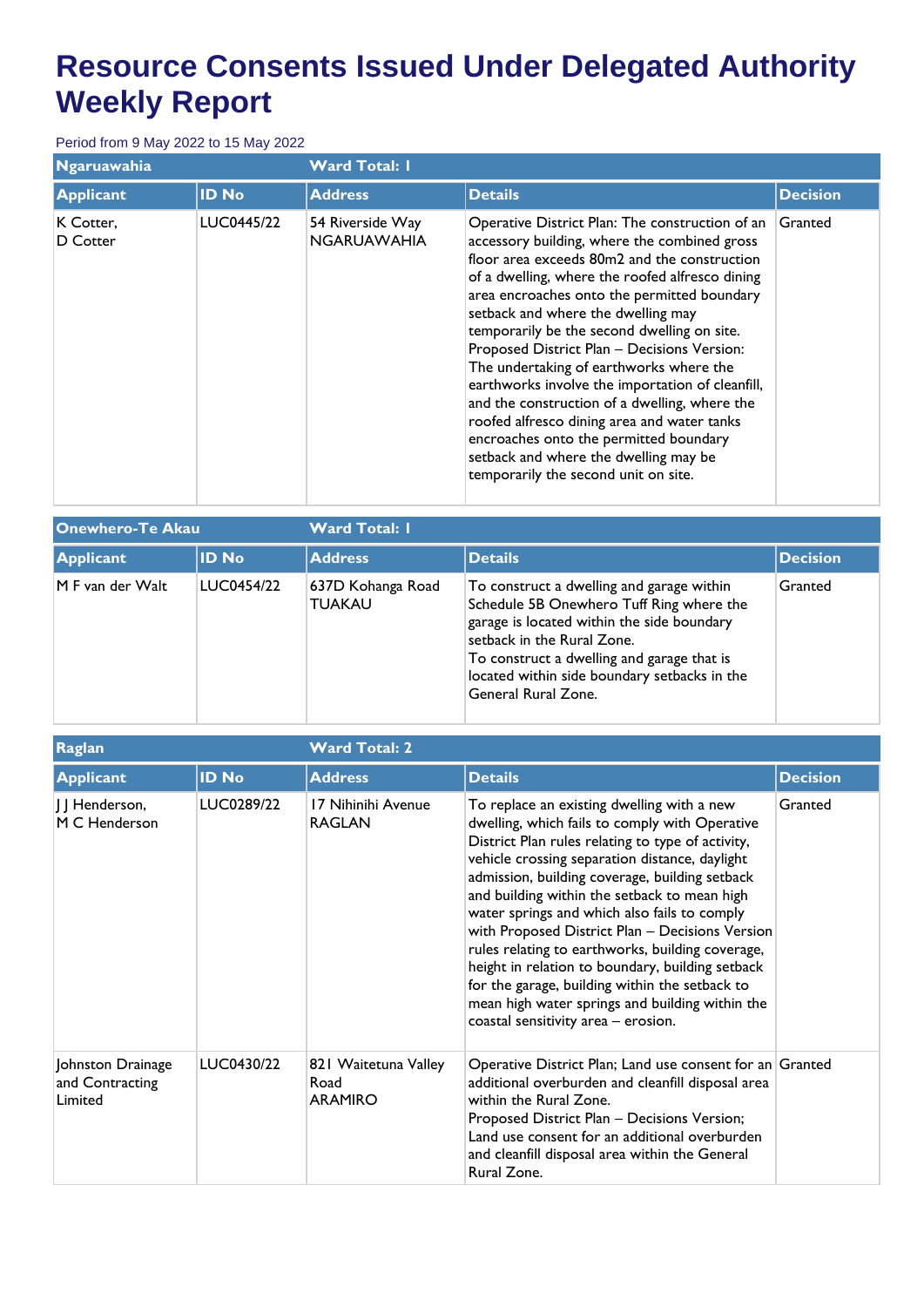| <b>Tamahere</b>                            |              | <b>Ward Total: 2</b>                    |                                                                                                                                                                                                                                                                                                                                                                                                                                                                  |                 |  |  |
|--------------------------------------------|--------------|-----------------------------------------|------------------------------------------------------------------------------------------------------------------------------------------------------------------------------------------------------------------------------------------------------------------------------------------------------------------------------------------------------------------------------------------------------------------------------------------------------------------|-----------------|--|--|
| <b>Applicant</b>                           | <b>ID No</b> | <b>Address</b>                          | <b>Details</b>                                                                                                                                                                                                                                                                                                                                                                                                                                                   | <b>Decision</b> |  |  |
| S P James                                  | LUC0465/22   | 20 Fernando Drive<br><b>TAMAHERE</b>    | Operative District Plan: To construct a dwelling Granted<br>and accessory building that exceed the<br>permitted building coverage and maximum<br>earthwork area in the Rural Zone.<br>Proposed District Plan - Decisions Version: To<br>construct a dwelling and accessory building that<br>exceed the permitted building coverage in the<br>General Rural Zone.                                                                                                 |                 |  |  |
| 8 Great Homes<br><b>Properties Limited</b> | LUC0515/22   | 47 Windmill Road<br><b>TAMAHERE</b>     | Retrospective consent to undertake earthworks Granted<br>and import cleanfill associated with forming of a<br>vehicle access in addition to seeking landuse<br>consent to create a suitable building platform<br>for a new residential unit in the Rural Lifestyle<br>Zone.                                                                                                                                                                                      |                 |  |  |
| Whangamarino                               |              | <b>Ward Total: 5</b>                    |                                                                                                                                                                                                                                                                                                                                                                                                                                                                  |                 |  |  |
| <b>Applicant</b>                           | <b>ID No</b> | <b>Address</b>                          | <b>Details</b>                                                                                                                                                                                                                                                                                                                                                                                                                                                   | <b>Decision</b> |  |  |
| <b>JCC Build (JCC</b><br>Limited)          | LUC0387/22   | 19C Hoheria Place<br><b>TE KAUWHATA</b> | Operative District Plan: The construction of a<br>dwelling in the Country Living Zone, where<br>earthworks associated with the construction of<br>a dwelling exceed the maximum volume<br>permitted under the Operative District Plan.<br>Proposed District Plan - Decisions Version: The<br>construction of a residential unit in the Rural<br>Lifestyle Zone, where the associated<br>earthworks include the importation of cleanfill.                         | Granted         |  |  |
| Redbull Powder<br>Company Limited          | LUC0411/22   | 387 Coalfields Road<br><b>KOPUKU</b>    | Operative District Plan: Undertake earthworks<br>to construct a new explosives magazine and<br>internal access road exceeding the permitted<br>thresholds for volume & area. The proposal<br>will also create a bund 5m in height, exceeding<br>the max batter face height by 3m.<br>Proposed District Plan: Undertake earthworks<br>to construct a new explosives magazine and<br>internal access road exceeding the permitted<br>thresholds for volume & area. | Granted         |  |  |
| Lakeside<br>Developments 2017<br>Limited   | LUC0540/22   | Scott Road<br><b>TE KAUWHATA</b>        | Blanket land use consent granting dispensation<br>for rules requiring a vehicle entrance separation<br>distance of at least 15m under the Operative<br>and Proposed District Plan in the Living<br>Zone/General Residential Zone.<br>Earthworks associated with construction of<br>entrances and driveways within 1.5m from a<br>property boundary for up to 1m cut/batter and<br>Im fill under the proposed District Plan in the<br>General Residential Zone.   | Processing      |  |  |